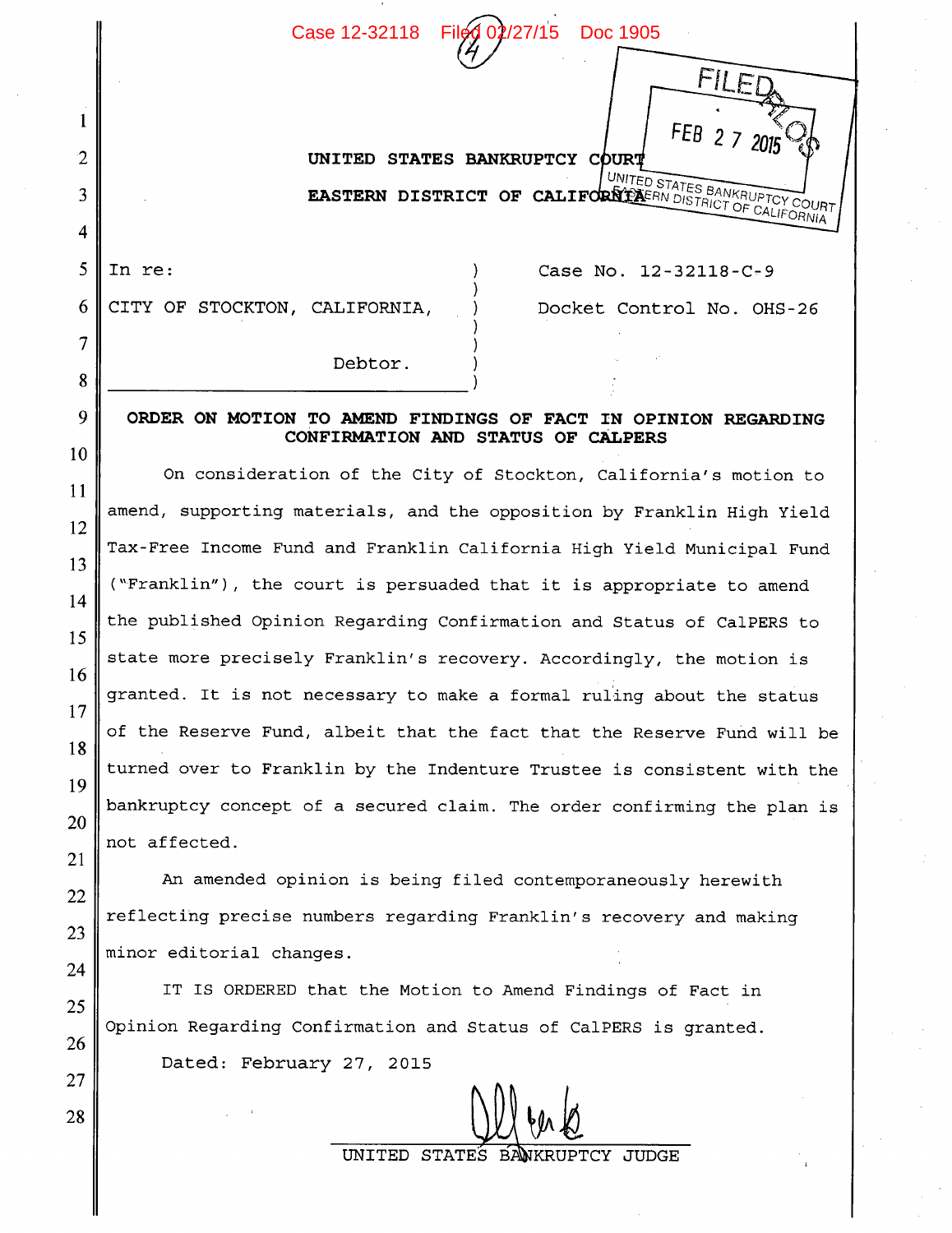## Case 12-32118 Filed 02/27/15 Doc 1905 $\mathbf{1}$ **INSTRUCTIONS TO CLERK OF COURT**   $\overline{2}$ **SERVICE LIST**  3 The Clerk of Court is instructed to send the attached document, via the BNC, to the following parties:  $\overline{\mathbf{4}}$ 5 Marc A. Levinson 400 Capitol Mall #3000 6 Sacramento CA 95814-4407  $\overline{7}$ Office of the U.S. Trustee 8 Robert T Matsui United States Courthouse 501 I Street, Room 7-500  $\boldsymbol{Q}$ Sacramento CA 95814 10 Jerrold E. Abeles 11 555 W 5th St 48th Fl Los Angeles CA 90013 12 13 Steven H. Felderstein 400 Capitol Mall #1450 14 Sacramento CA 95814-4434 15 Christina M. Craige 555 W 5th St #4000 16 Los Angeles CA 90013 17 Michael J. Gearin 18 K&L Gates LLP 19 Seventh Floor 20 10100 Santa Monica Blvd Los Angeles, CA 90067 21 Alan C. Geolot 22 1501 K St NW Washington DC 20005 23 24 Guy S. Neal 1501 K St NW 25 Washington DC 20005 26 Michael M. Lauter 4 Embarcadero Ctr 17th Fl 27 San Francisco CA 94111-4109 28

- 2 -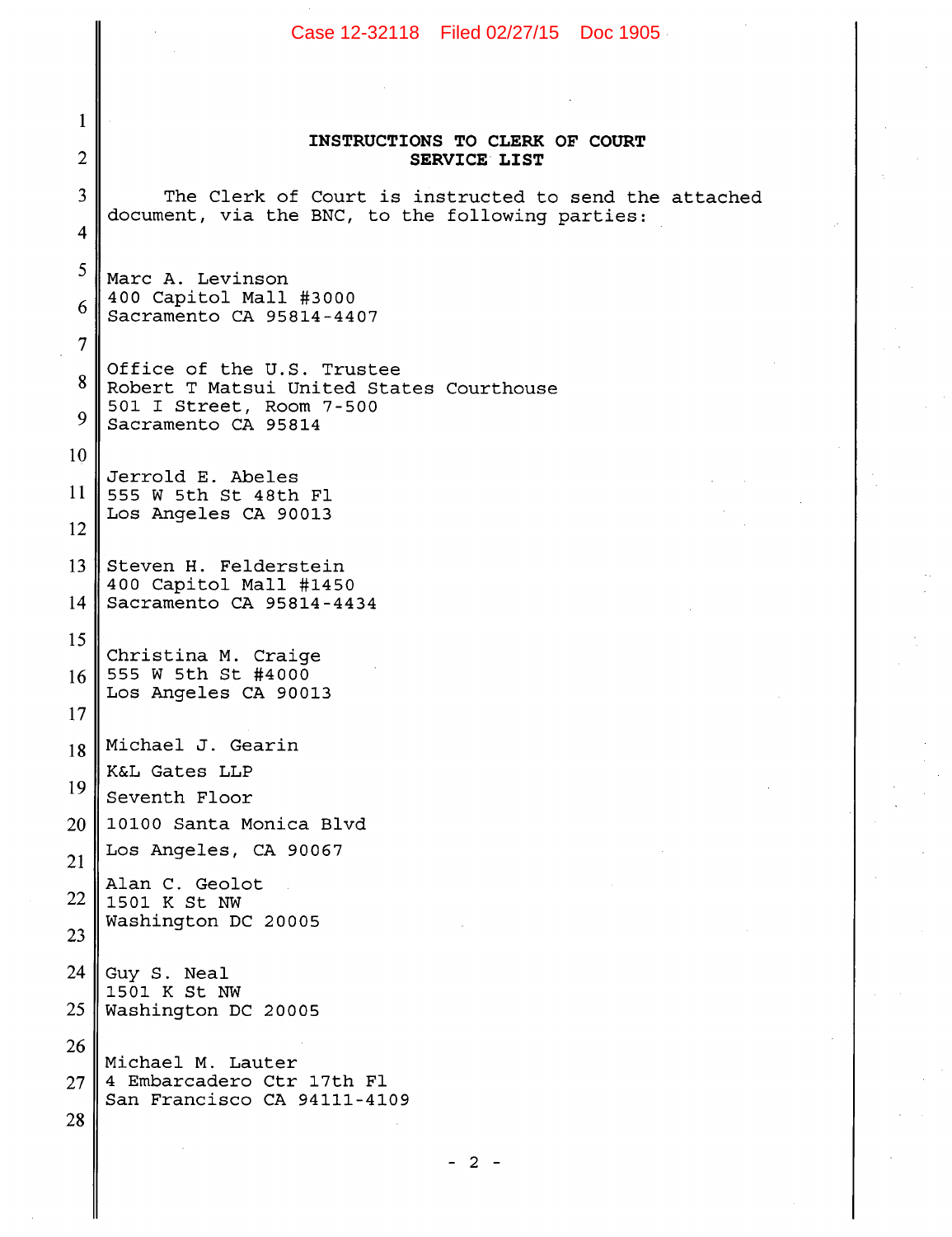Case 12-32118 Filed 02/27/15 Doc 1905 $\mathbf{1}$ Robert S. McWhorter 621 Capitol Mall, 25th Floor  $\overline{2}$ Sacramento CA 95814 3 Allan H. Ickowitz 777 S. F±gueroa Street, 34th Floor 4 Los Angeles CA 90017 5 Roberto J. Kampfner 6 633 West Fifth Street Suite 1900 Los Angeles CA 90071  $\overline{7}$ James 0. Johnston 8 555 S Flower St 50th Fl 9 Los Angeles CA 90071 10 Scott H. Olson 560 Mission Street, Suite 3100 11 San Francisco CA 94105 12 William A. Van Roo 13 13863 Quaterhorse Dr. Grass Valley CA 95949 14 15 Richard A. Lapping 101 California Street, Ste. 3900 16 San Francisco CA 94111 17 Lawrence A. Larose 200 Park Ave 18 New York NY 10166-4193 19 Sarah L. Trum 20 1111 Louisiana 25th Fl Houston TX 77002 21 22 Donna T. Parkinson 400 Capitol Mall Suite 2560 23 Sacramento CA 95814 David E. Mastagni 24 1912 I St Sacramento CA 95811 25 26 Robert B. Kaplan 2 Embarcadero Center 5th Fl 27 San Francisco CA 94111-3824  $28\,$